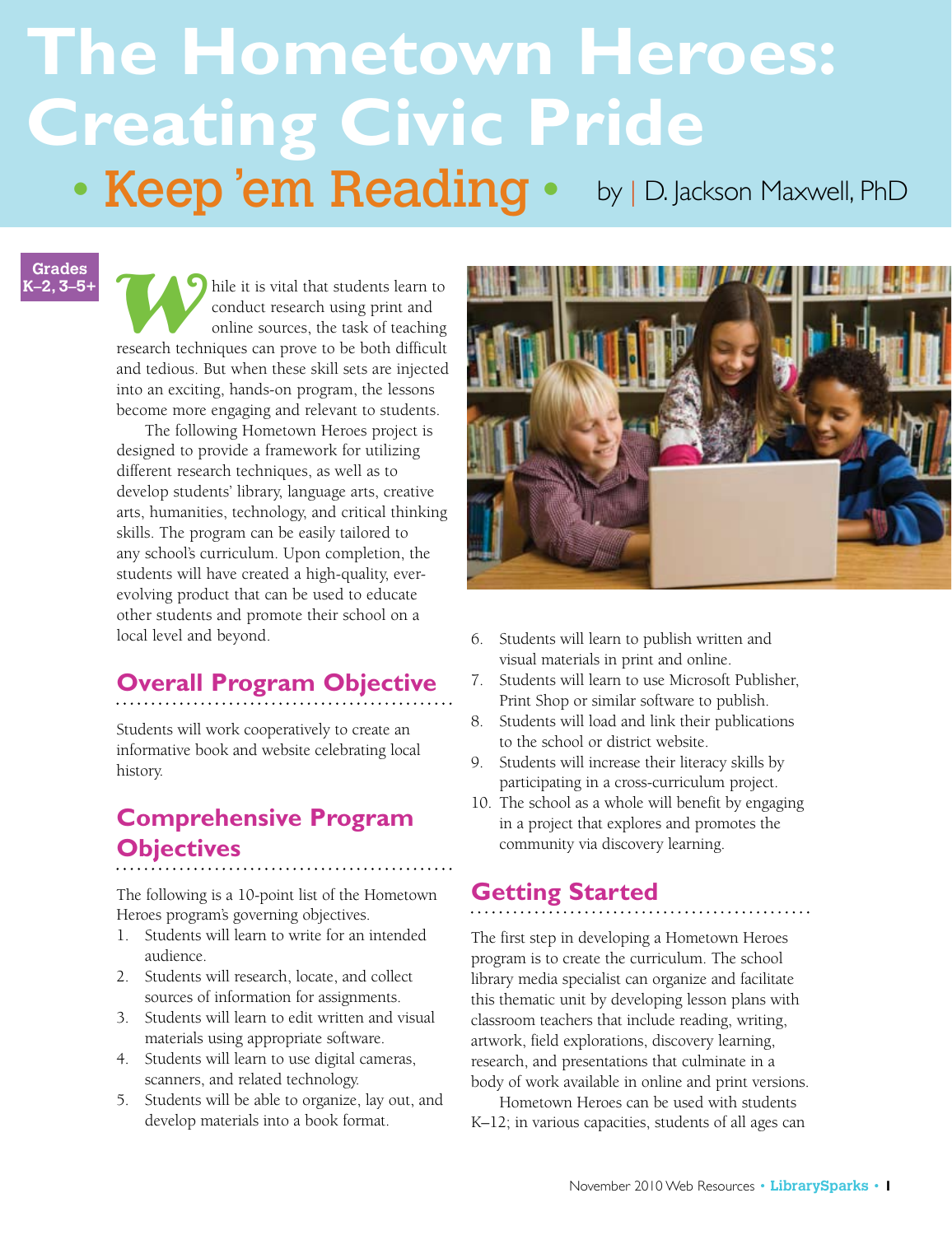be taught to work cooperatively to create a book and website focusing on local history. For example, intermediate through high school students are able to conduct online research locating information to develop educational materials based on local dignitaries or events. These materials might detail an individual's contributions to the community, or events that impact it. At the same time, primary teachers can be enlisted to have students submit drawings and simple activities to augment the older students' work. Librarians can further support teachers by making available appropriate technological resources (websites, historical DVDs, etc.), as well as subject- and grade levelappropriate research materials.

#### **The Lesson**

Students begin the Hometown Heroes program by taking a tour of the city, collecting data, and taking field notes. Classes go on guided walking or bus tours of the city and its surroundings. The tours are lead by a local historian, a knowledgeable docent, or a school librarian. The guide introduces and explains the importance of street and place names, buildings, architecture, statues, and historic plaques. Other field trips can be taken to area museums, historic sites, and cemeteries to gain a more in-depth understanding of the people and events that shaped local history and culture. Students should be prepared to take field notes and digital photographs/movies, and should be ready to ask questions of the guides and other persons of note whom they encounter. Based on these experiences and interactions, students should then choose a person or topic to research.



Upon choosing a research subject, students in intermediate grades and above conduct research on this topic via the Internet, books, and periodicals. Students write and print out a one-page bibliographic history of their topic, and develop an accompanying instructional game (i.e., word search, crossword puzzle, word scramble, etc.) using appropriate software (i.e. puzzlemaker. discoveryeducation.com). Students in grades K–3, with assistance from their teachers, take photographs, download graphic art, draw and collect pictures to be used in conjunction with upper grade students' bibliographic instructional pages. One picture is selected as the cover illustration for the book and website. Primary student also create coloring pages and connect the dot games to serve as stand-alone activities. With assistance from the art teacher, all students lay out and merge the biographies, histories, games, and pictures into information-rich, instructional pages. These pages are bound into a book and used as the basis for an informative, aesthetically-pleasing website. To provide uniformity among the pages and ultimately, between the book and the website, the librarian develops a template for all entries using Microsoft publisher or similar software. The pictures and activities are scanned and manipulated to fit a predetermined format. Once complete, the Hometown Heroes project is loaded onto the school or district website and printed in book form. This unit can be integrated into a 6- to 9 week instructional period, dovetailing with both the social studies and library curriculums.

#### **Benefits for Students**

The Hometown Heroes program challenges students to think creatively and critically across the curriculum. Benefits include improving students' English and Language Arts skills; learning to use technology such as digital cameras, data processing, scanning/inserting graphics; and introducing them to website development. The project supports a social studies curriculum by actively engaging students in researching the history of their community. The knowledge acquired from this research makes students more